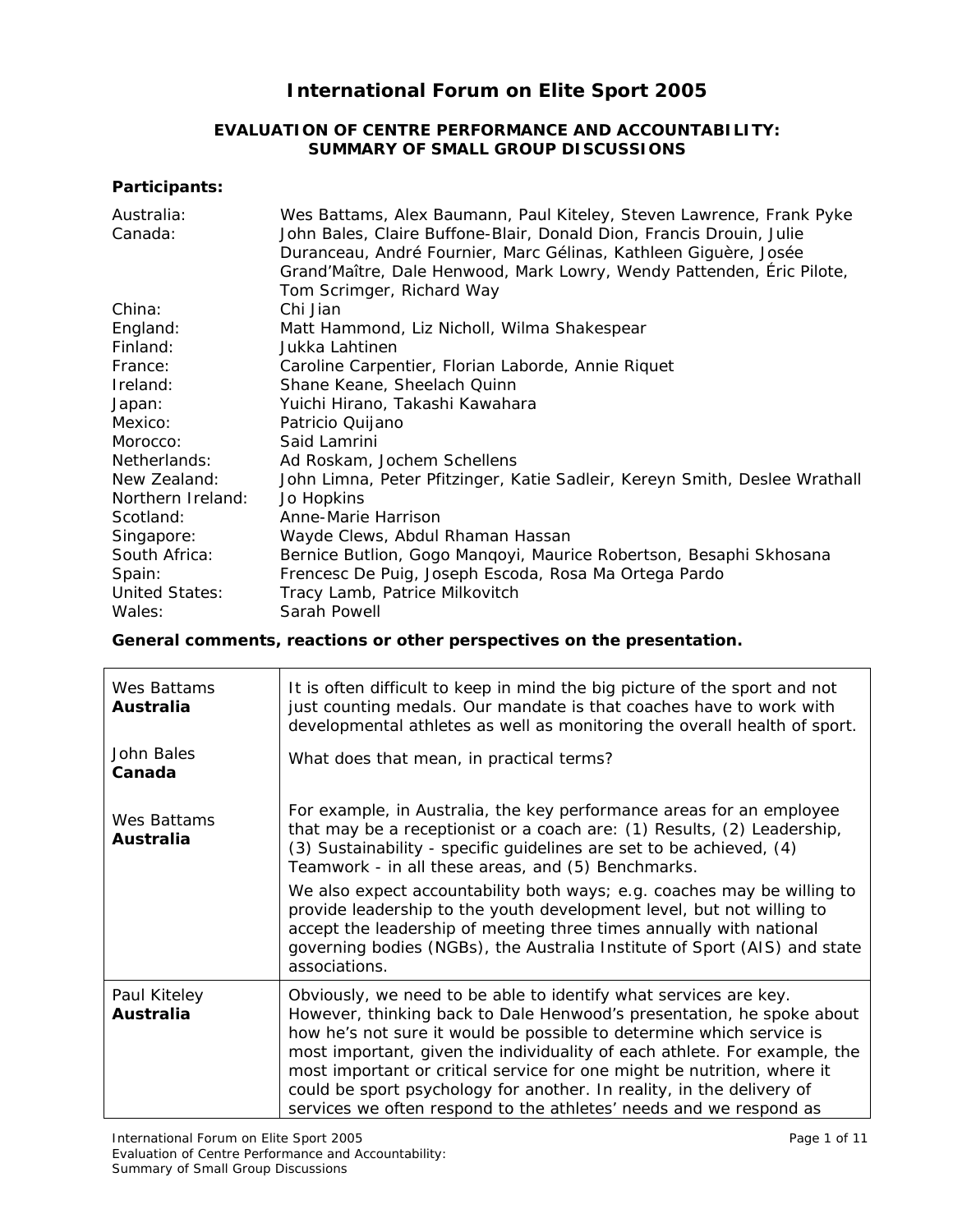|                                         | quickly as we can rather than being fixed on the plan that was initially<br>submitted.                                                                                                                                                                                                                                                                                 |
|-----------------------------------------|------------------------------------------------------------------------------------------------------------------------------------------------------------------------------------------------------------------------------------------------------------------------------------------------------------------------------------------------------------------------|
| England                                 | It's difficult to define responsibility/accountability of a centre - if the<br>program succeeds, the centre succeeds, etc.                                                                                                                                                                                                                                             |
|                                         | "Gold Dust" - An athlete reaching a podium acknowledges that you<br>(centre) have been there to support him or her to get there. Also, such<br>evaluation must be done very much in partnership.                                                                                                                                                                       |
|                                         | There are also subtle measurements in the community. When [sport]<br>med] staff are seconded to international games teams [by some<br>sport(s)], this is an important evaluation element. It shows a high level<br>of staff credibility because sports want them. Staff get one month off to<br>do this.                                                               |
|                                         | Time actually spent by service providers with athletes helps dictate the<br>needs in a service area. In England, the distribution of time is<br>approximately 60/40, hands-on versus administration.                                                                                                                                                                   |
| Liz Nicholl<br><b>England, UK Sport</b> | National Sport Organization (NSO) Plan versus Athlete Plan - It all<br>depends on the sport and how advanced they are. So some plans might<br>be institute driven whereas others are sport driven.                                                                                                                                                                     |
| Said Lamrini<br><b>Morocco</b>          | Before evaluating, we need to know what the guidelines for creating a<br>training centre are. We also need to understand what is needed to<br>promote the establishment of other training centres around the world.<br>As far as centre evaluation, two elements need to be assessed:<br>performance and administration of the centre.                                 |
| Katie Sadleir<br><b>New Zealand</b>     | This is a difficult discussion without context - role of the centre in the<br>system, etc. Some centres are accountable for results for some<br>programs/sports.                                                                                                                                                                                                       |
|                                         | Our model is a sport-driven model, funded primarily by government:<br>70%, government (though SPARC)/30% private.                                                                                                                                                                                                                                                      |
|                                         | It is hard to prioritize sports. Public support is important, so every two<br>years we survey the public about improvement of results/sports, etc.<br>Dollars from government to centres are then negotiated with NSOs re<br>service support and a contract is entered into with each sport.<br>A value is determined for each sport-credit system. This credit system |
| John Limna                              | allows centre athletes to get services from any of the centres.<br>Once the plan is put in place to give the regional offices (centres) the                                                                                                                                                                                                                            |
| <b>New Zealand</b>                      | direction to work with the athletes. Whether it is mostly governed by<br>their NSOs or by the athletes themselves depends on the set-up within<br>the NSO.                                                                                                                                                                                                             |
| Wayde Clews<br>Singapore                | Would like more discussion around tools and methods regarding<br>assessment.                                                                                                                                                                                                                                                                                           |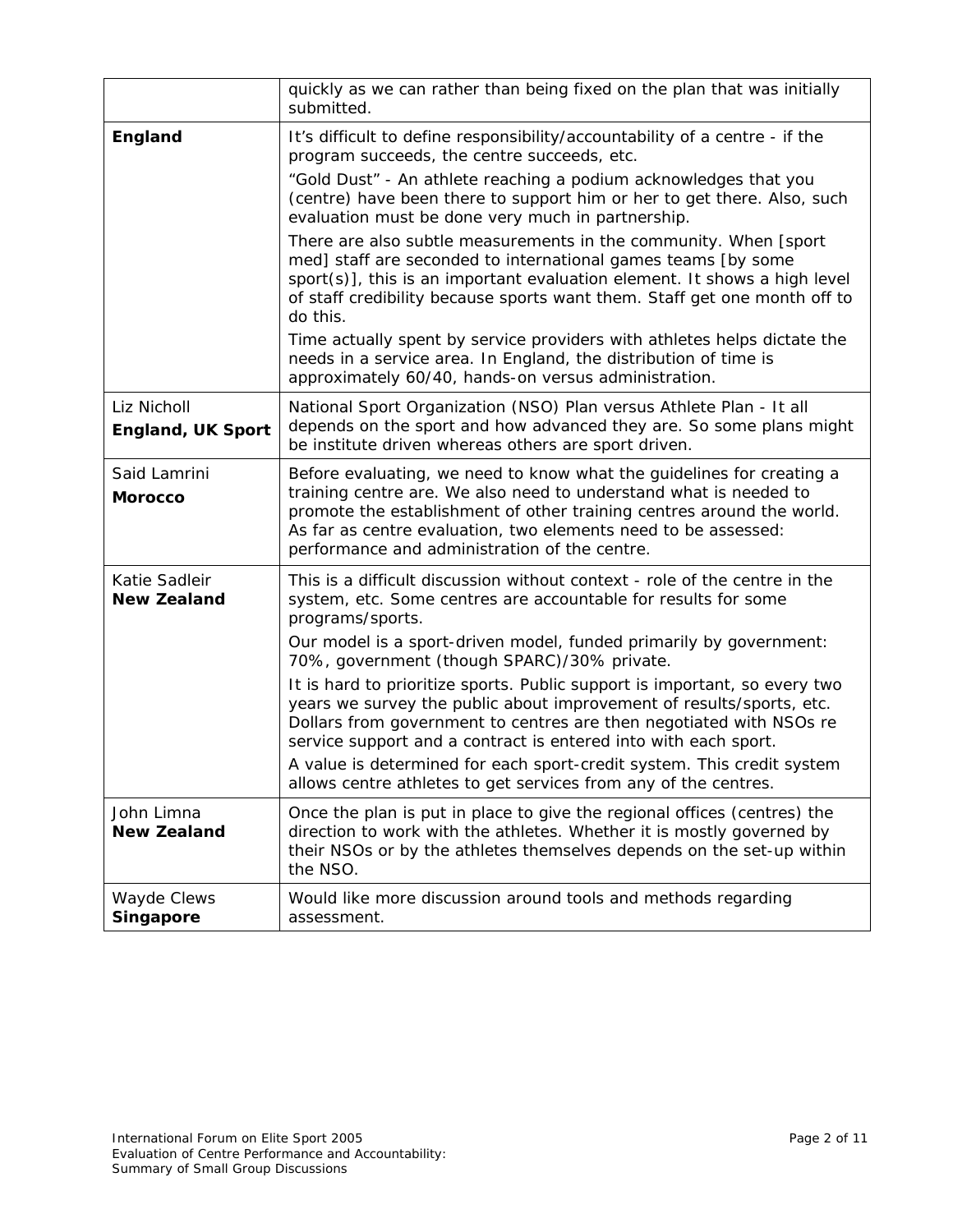| Patrice Milkovitch<br><b>United States</b> | In the United States, we have a measure of performance expectations,<br>e.g. passing grade from health services on food preparation. That is<br>doing things right and also about doing the right things. Services are a<br>priority but they aren't the only element. Evaluation needs to be based<br>on many factors: funding, structure and relationship with NGBs. |
|--------------------------------------------|------------------------------------------------------------------------------------------------------------------------------------------------------------------------------------------------------------------------------------------------------------------------------------------------------------------------------------------------------------------------|
| Tracy Lamb<br><b>United States</b>         | There are so many different areas of accountability: services,<br>performance and centres. The limits to accountability are defined by the<br>resources. The question as to whom we are all accountable to is<br>interesting; really, the NGBs are accountable for performance.                                                                                        |
|                                            | The United States Olympic Committee (USOC) spends approximately<br>\$11 million per year on U.S. Olympic Training Centers (USOTCs). Funds<br>invested don't always equal medals.                                                                                                                                                                                       |
|                                            | Plan/sport partners are completely responsible for results. The USOTCs<br>are just tools. We take less successful sports and try to help them learn<br>from more successful sports.                                                                                                                                                                                    |
|                                            | The USOTC can touch athletes at any time in their career; perhaps just<br>at the beginning or on the final road to the Olympics.                                                                                                                                                                                                                                       |
|                                            | "Gold Dust" - USA women's hockey said upon return to Lake Placid: "It's<br>good to be home."                                                                                                                                                                                                                                                                           |
|                                            | USOTC - Services offered are partly the result of a negotiating process<br>between partners and experts (e.g. sport plus sport med). It's hard to<br>identify what, among all services provided, has the greatest impact.                                                                                                                                              |
| Sarah Powell                               | Funding of coaching - Do you have problems in Australia with an                                                                                                                                                                                                                                                                                                        |
| <b>Wales</b>                               | institute funding a coach and the sport also? So, what if the institute<br>feels that the coach is not performing up to expectations but the sport<br>refuses to make the decision to replace the coach?                                                                                                                                                               |
| Wes Battams<br>Australia                   | Each institute has a different governance structure. Basically, at the end<br>of the day, you are in a partnership and you need to resolve the<br>problem, communicate and work together. Influence and boards make<br>the difference. Have had to make tough performance-based decisions.<br>Sometimes a catalyst for change.                                         |
| <b>Scotland</b>                            | Our centres employ coaches: for some sports of institute it's 95% for<br>some team sports, it's less of a percent. Sports do not control selection<br>for staff.                                                                                                                                                                                                       |
|                                            | Some staff have to take six to seven weeks off to go to games, may<br>now be getting a bit of a stipend to cover lost wages, etc. (e.g. doctors<br>leaving their practice for six weeks).                                                                                                                                                                              |
| Richard Way<br>Canada                      | Governance model - Does Australia have a specific governance model<br>(i.e. coach centre) which is better? Is coach performance assessed by<br>the institute or by the sport?                                                                                                                                                                                          |
| Wes Battams<br>Australia                   | Not yet. The question as to which approach should be prioritized has not<br>been addressed.                                                                                                                                                                                                                                                                            |
| Sarah Powell<br><b>Wales</b>               | In Wales, we have 20 governance factors to assess the NGB in order to<br>determine whether they are ready to take over coach hiring and<br>performance assessment.                                                                                                                                                                                                     |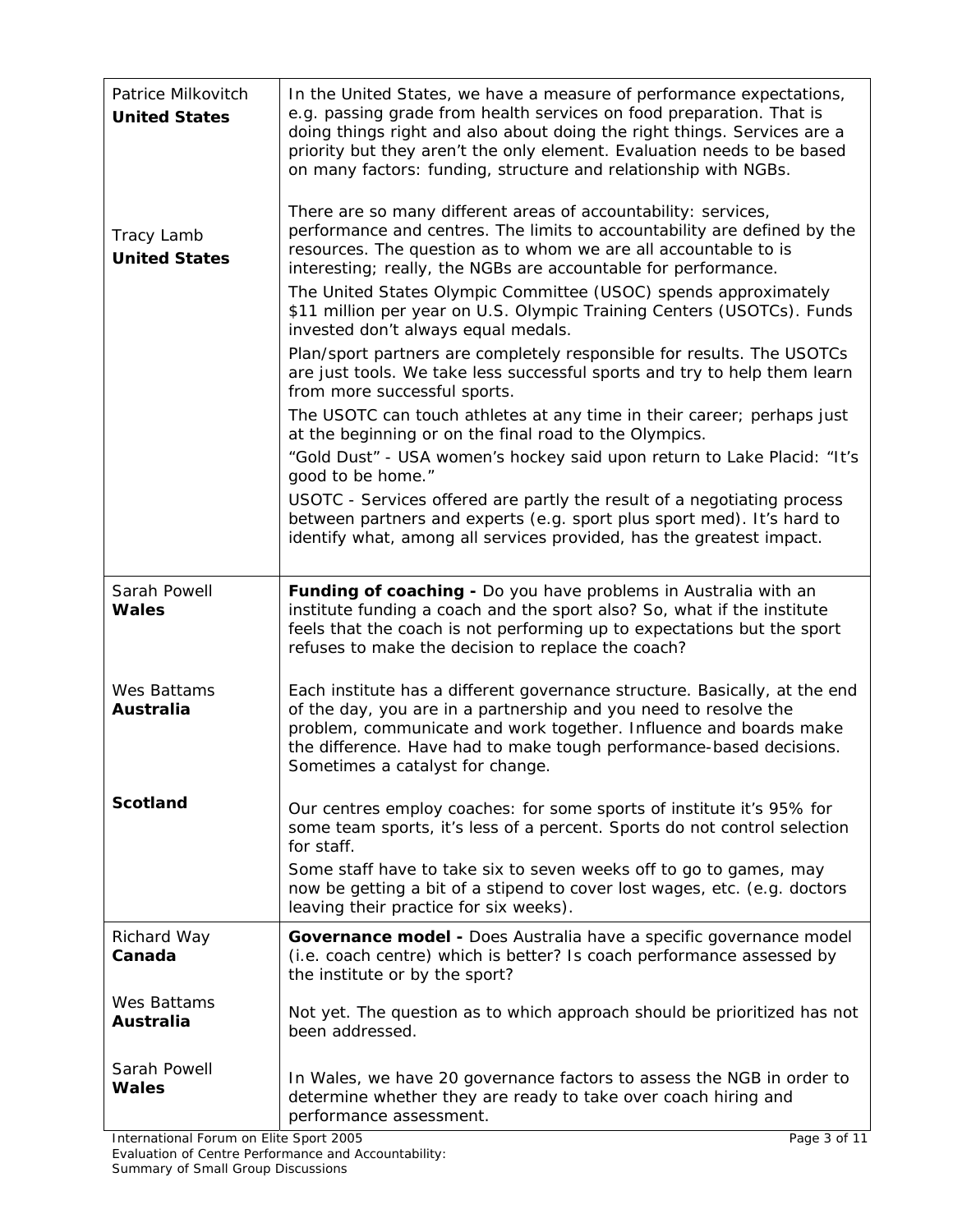| Besaphi Skhosana<br><b>South Africa</b> | (To Australia.) How do you determine access and funding of athletes?                                                                                                                         |
|-----------------------------------------|----------------------------------------------------------------------------------------------------------------------------------------------------------------------------------------------|
| Wes Battams<br>Australia                | Funding allocations to athletes are based on a set of criteria and on the<br>partnerships developed for each training centre (geographical and<br>demographic elements are also considered). |
| Josée Grand'Maître<br>Canada            | What are the <b>coach evaluation criteria</b> if they are employed by both<br>the centre and the NSO - who does it?                                                                          |
| Sarah Powell<br>Wales                   | We give guidelines to the NGBs about what we think is important; then<br>they follow these guidelines. We agree on the criteria but not always on<br>the perception.                         |

### **(In one discussion group) Each country was asked to provide some information regarding their centres' structure and whether they are actual facilities or more service oriented.**

| Paul Kiteley<br><b>Australia</b>        | Australian Institute of Sport (AIS)—Depending on the tier of the sport,<br>support will come from the national sport organization (NSO) to the AIS<br>based on their plans. Coaches from these top-tier sports are likely hired<br>by both the AIS and the NSO. For Tier 2 sports, the athletes do have<br>links to their service providers, but do not have full access to the AIS.<br>For Tier 3, athletes can apply to the AIS for scholarships to work with<br>them. The NSO might not necessarily be involved at Tier 3 unless the<br>athlete continues to improve and makes it to the top tier, where the<br>NSO is directly involved. |
|-----------------------------------------|----------------------------------------------------------------------------------------------------------------------------------------------------------------------------------------------------------------------------------------------------------------------------------------------------------------------------------------------------------------------------------------------------------------------------------------------------------------------------------------------------------------------------------------------------------------------------------------------------------------------------------------------|
| Shane Keane<br><b>I</b> reland          | Work with sports to develop High Performance Plan and the sports then<br>determine what their needs are and where they need to go to have<br>their needs met, whether it is a university or other. Market-driven.                                                                                                                                                                                                                                                                                                                                                                                                                            |
| Yuichi Hirano<br>Japan                  | The Japan Institute of Sport Sciences (JISS) is very well developed -<br>three parts: Sport Science, Medical Clinic and Sport Information<br>(system details to follow in the afternoon presentation). Research with<br>the JISS is done by an outside source. They do have facilities that have<br>accommodations, food services, etc.                                                                                                                                                                                                                                                                                                      |
| Liz Nicholl<br><b>England, UK Sport</b> | In 1997, the NSOs were funded through the lottery to hire the very<br>best service providers, coaches, etc. The institutes came along<br>afterwards and therefore have evolved since their inception. Much<br>negotiation occurs between the countries/sports to allow the institutes<br>to provide the services they do today. The English structure is one of<br>service delivery. In the Scottish model, the coaches are hired through<br>the institute. The institutes do not currently have residency available.                                                                                                                        |
| Jochem Schellens<br><b>Netherlands</b>  | Medical service centre - Half for Olympic Committee and half for private<br>practice. Focus is on sports that are not currently well developed, and<br>they work with them depending on what the NSOs' needs are.                                                                                                                                                                                                                                                                                                                                                                                                                            |
| John Limna<br><b>New Zealand</b>        | Centralized programs dependent on the NSO plan and/or structure. All<br>centres are service oriented.                                                                                                                                                                                                                                                                                                                                                                                                                                                                                                                                        |
| Jo Hopkins<br><b>Northern I reland</b>  | New centre - began by servicing their four key sports - employed<br>services managers that worked with the four sports. They now service<br>new sports, and they have to do many of their plans as these NSOs are<br>not as well organized. Not currently residential but linked up with the                                                                                                                                                                                                                                                                                                                                                 |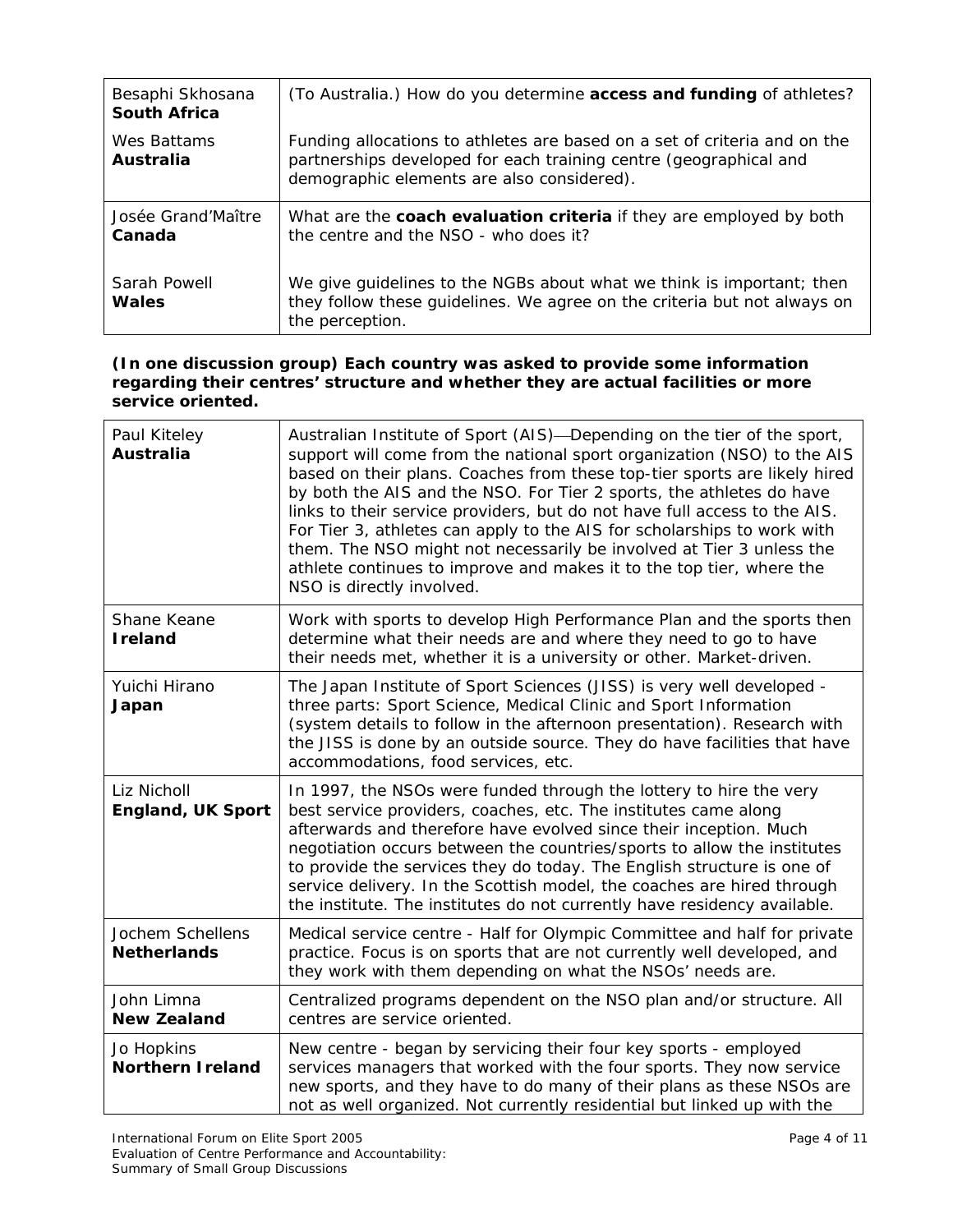|                                     | university in hopes of becoming somewhat residential.                                                                                                                                                                 |
|-------------------------------------|-----------------------------------------------------------------------------------------------------------------------------------------------------------------------------------------------------------------------|
| Abdul Rhaman<br>Hassan<br>Singapore | The centre develops the policies for HP sport at this stage - still a<br>young organization. NSOs are not really into HP and, although they feel<br>they are HP, they need much assistance to develop their "plans."  |
| Gogo Mangoyi<br><b>South Africa</b> | Provinces have centres within the academic system.                                                                                                                                                                    |
| Joseph Escoda<br>Spain              | Service-oriented entity providing accommodations, meals, etc. in one.<br>Athletes are provided resources (dollars) to attend their centres;<br>therefore, they pay for the services they receive once they are there. |

### **How do you determine the centre/institute part of the overall sport accountability? How is accountability linked to consequences?**

| <b>Australia</b>               | In Australia, there is a link of dollars to the performance of the sport<br>and its national sport organization (NSO), but the money is not always<br>linked to the centre. The gap is widening between the sports that<br>perform and those that do not. The money in the pool does not<br>increase: some sports receive larger portions of the funding while<br>others' share is reduced. |
|--------------------------------|---------------------------------------------------------------------------------------------------------------------------------------------------------------------------------------------------------------------------------------------------------------------------------------------------------------------------------------------------------------------------------------------|
|                                | We want to ensure there is life success after sport success. Gold-<br>medal performances and a gold-medal person - life outside sport is<br>encouraged, but ultimately it is performance that people measure<br>against. If the goal is a balanced life outside of sport, then it should be<br>built into performance measurements.                                                         |
|                                | It has happened that some sports have been demoted from Tier 1<br>down to Tier 3 based on performance measurements, etc. The<br>Australian Institute of Sport (AIS) has ups and downs depending on<br>how athletes are doing.                                                                                                                                                               |
| Donald Dion<br>Canada          | The centre has to be held accountable for the services it is providing.                                                                                                                                                                                                                                                                                                                     |
| Wendy Pattenden<br>Canada      | Yes, training centres can have an impact on performance; we can help<br>them prepare for optimum performance.                                                                                                                                                                                                                                                                               |
| Canada and<br><b>Australia</b> | There is competition among provinces, but ultimately the focus is on<br>performance as a country.                                                                                                                                                                                                                                                                                           |
| China                          | In China, every province and every sport is emphasized for overall<br>performance.                                                                                                                                                                                                                                                                                                          |
| Matt Hammond<br>England        | What is the big picture, what are the resources available for our vision<br>and our goal? There are controllable and uncontrollable factors; we<br>don't have control over who is selecting athletes.                                                                                                                                                                                       |
| England                        | Use versus performance can be used to determine consequences, i.e.<br>sport high use versus low results, so services may change. We<br>conduct an assessment every six months, and each year, we conduct<br>a "customer survey."                                                                                                                                                            |
| <b>France</b>                  | In France, there is a contract between the NSO and the Ministry of<br>Sport, and an INSEP evaluation. The money is linked to services and<br>medals, in agreement with the NSO. The evaluations look at progress                                                                                                                                                                            |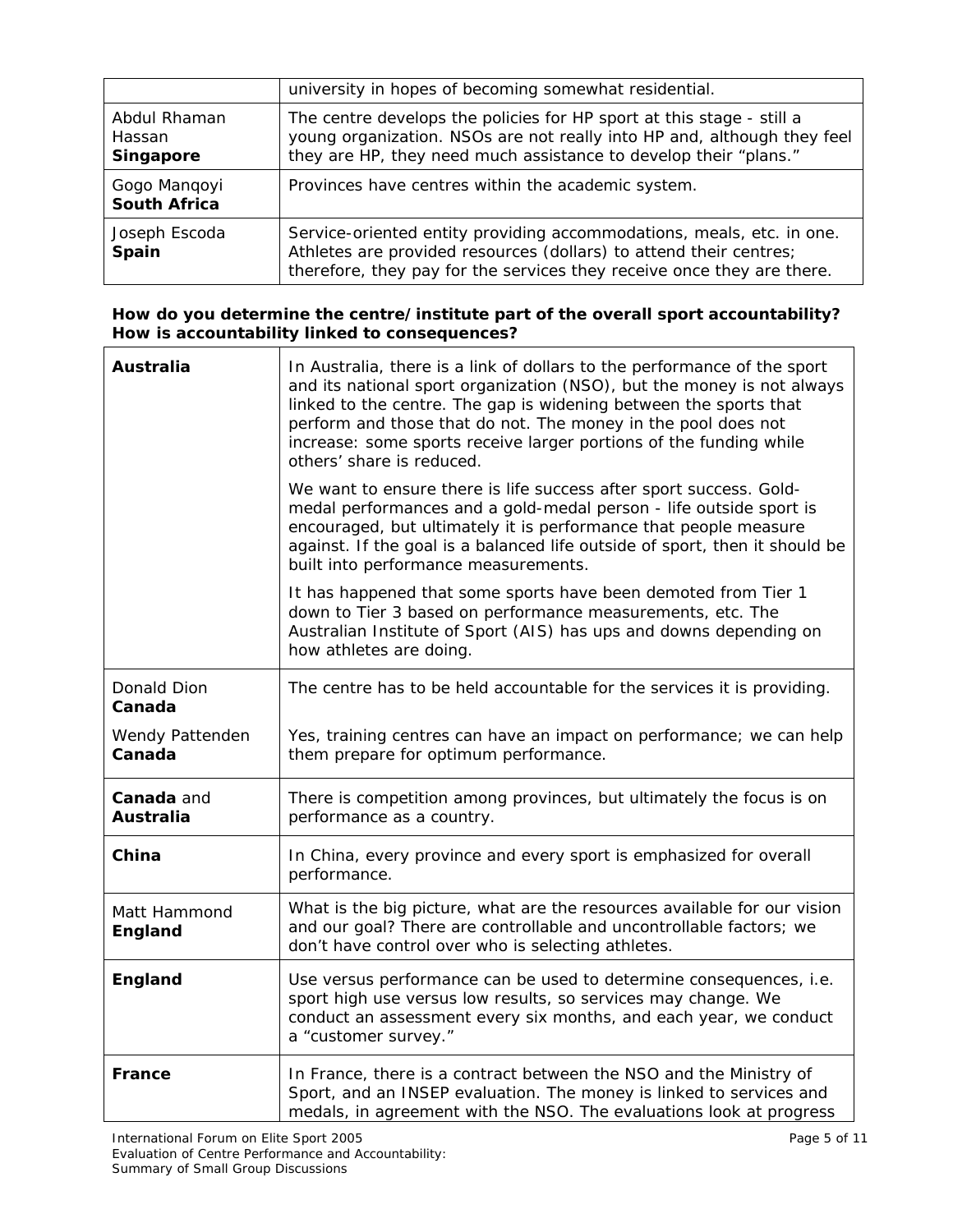|                                            | in the sport and how athletes find their place in society.                                                                                                                                                                                                                                                                                                                                                                                                                                           |
|--------------------------------------------|------------------------------------------------------------------------------------------------------------------------------------------------------------------------------------------------------------------------------------------------------------------------------------------------------------------------------------------------------------------------------------------------------------------------------------------------------------------------------------------------------|
| <b>I</b> reland                            | In Ireland, there is no funding link to performance.                                                                                                                                                                                                                                                                                                                                                                                                                                                 |
| Japan                                      | In Japan, we look at results, improvement and overall fitness of the<br>athletes.                                                                                                                                                                                                                                                                                                                                                                                                                    |
| <b>Mexico</b>                              | In Mexico, there are few sports that are supported, but the level of<br>support is very high.                                                                                                                                                                                                                                                                                                                                                                                                        |
| Said Lamrini<br><b>Morocco</b>             | In Morocco, we have three funding sources: lottery, sport and<br>government. Training centres can be owned in two different ways - by<br>the government or the sport federation - so accountability will be<br>different for each "owner."                                                                                                                                                                                                                                                           |
| <b>New Zealand</b>                         | In New Zealand, there is regional accountability based upon<br>representation on national teams and improved performance on<br>national teams versus the population of a specific geographical region.<br>There are strong ties between the centres, and the NSO is the key<br>partner when determining performance standards. It is also a service<br>to debrief with athletes and coaches who did not perform. Sometimes<br>a coach may identify mistakes that an athlete will not and vice versa. |
|                                            | Centres have control over the coaches with the plan and having<br>scheduled opportunities to review the plan with the coach and athlete.<br>The support services plans are well integrated, and there is a rep<br>working with each sport and coach. In New Zealand, there is strong<br>support for the belief that without strong grassroots programs there<br>will not be high performance results, but the money is not necessarily<br>available at the community level.                          |
| Spain                                      | All sports are coming to the centre based on the funding they are<br>getting. Sports have needed to adjust the number of athletes they<br>send based on the fact that they need to keep the numbers at the<br>centre such that they are able to provide quality services.                                                                                                                                                                                                                            |
| Besaphi Skhosana<br><b>South Africa</b>    | We need to comply with an act of the government in South Africa.                                                                                                                                                                                                                                                                                                                                                                                                                                     |
| Tracy Lamb<br><b>United States</b>         | Can we really control performance?                                                                                                                                                                                                                                                                                                                                                                                                                                                                   |
|                                            | In the United States, the evaluation tool is constantly evolving/<br>changing. Such a tool can use many types of data: usage (days),<br>calibre of the users (e.g. percentage of Olympic users relative to all<br>users) and occupancy rates are examples of data we take a close look<br>at. Other variables affecting centre performance evaluation include<br>who is running the program and what tool is being used to evaluate.                                                                 |
| Patrice Milkovitch<br><b>United States</b> | The U.S. Olympic Training Centers (USOTCs) are the holders of the<br>resources; you can also find resources in a national governing body<br>(NGB), but it is time consuming and costly. Access is influenced by<br>athletic performance. For example, men's field hockey has potential<br>for performance but not medal potential, so there's no money for this<br>sport at the USOTC.                                                                                                               |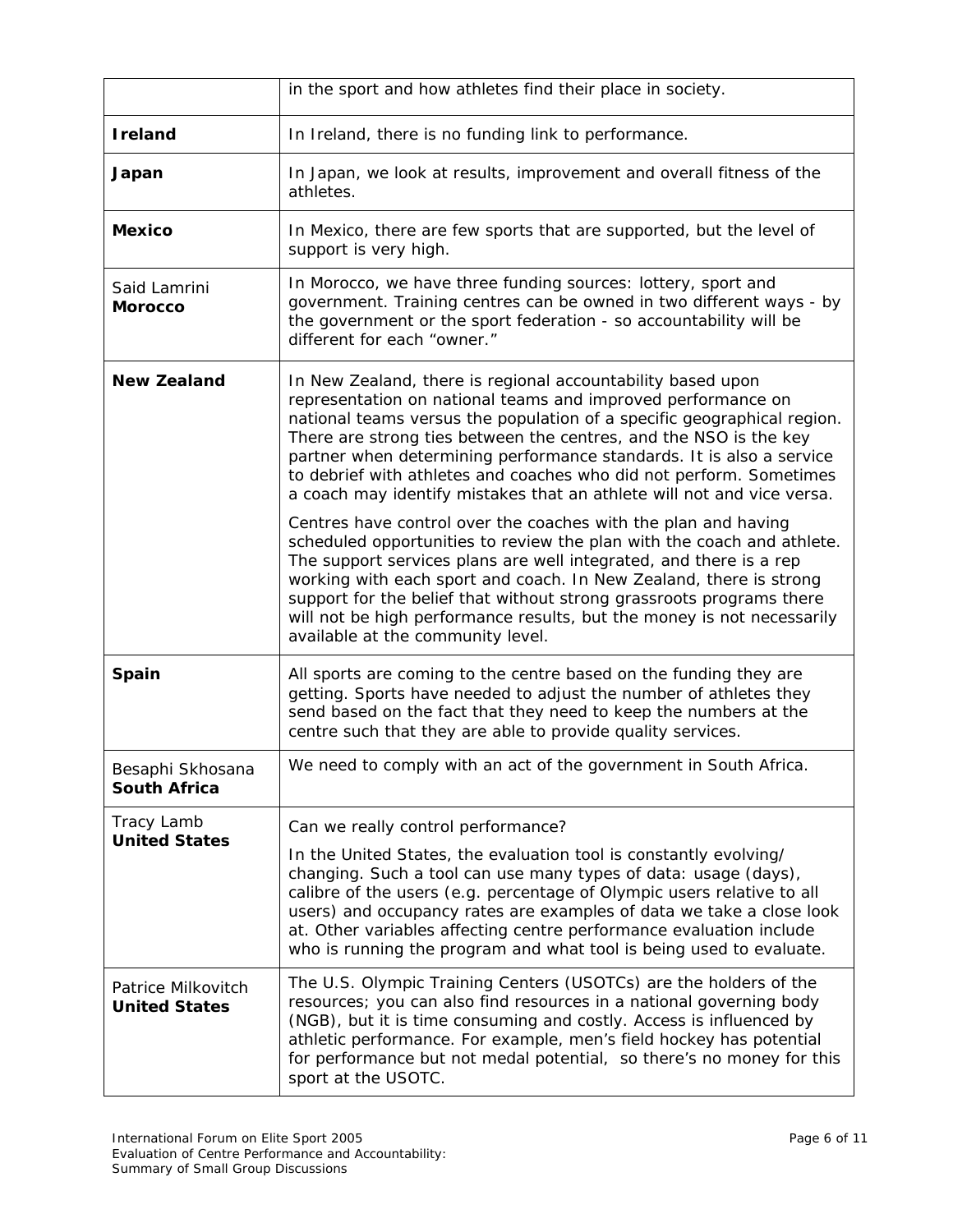| Marc Gélinas<br>Canada                     | Mentioned Canadian potential funding sources: federal, provincial and<br>sometimes municipal governments, the Canadian Olympic Committee,<br>the corporate sector (sponsors), national and provincial sport<br>federations, private foundations and Canadian sport centres. On the<br>other hand, in some sport federations, athletes may be asked to<br>contribute an annual fee in order to contribute to the costs associated<br>with their training and travel for competitions. |
|--------------------------------------------|--------------------------------------------------------------------------------------------------------------------------------------------------------------------------------------------------------------------------------------------------------------------------------------------------------------------------------------------------------------------------------------------------------------------------------------------------------------------------------------|
| Said Lamrini<br><b>Morocco</b>             | <b>Costs to athletes</b> - Who finances the athletes for travel to<br>competition, sport federations or training centres? Local transportation<br>or pocket money?                                                                                                                                                                                                                                                                                                                   |
| Matt Hammond<br>England                    | The sport federation incurs the travel costs of the athletes.                                                                                                                                                                                                                                                                                                                                                                                                                        |
| Patrice Milkovitch<br><b>United States</b> | In the USOTCs, we develop relationships with the community; e.g. get<br>free baseball tickets and then they provide something back to the<br>community. We provide opportunities, not cash.                                                                                                                                                                                                                                                                                          |
| Josée Grand'Maître<br>Canada               | Who finances service providers travelling with a team? Also, what<br>criteria are used to determine who is responsible for financing?                                                                                                                                                                                                                                                                                                                                                |
| Australia                                  | In Australia, two hundred sports science people are employed. If NGBs<br>want to take them to games, we would release the sport science<br>people for two weeks. After that, the NGBs must pay institutes back.<br>But it is difficult in Olympic years. We are developing<br>standards/policies to avoid double-dipping.                                                                                                                                                            |

### **How do you determine the centres' role in overall sport accountability?**

General comment:

It is very difficult to measure because there are so many variables: coaches, athletes, national sport organizations (NSOs), and different levels and different types of services. There is also a variance between the impact on performance and the satisfaction level of performance. To create individualized athlete performance plans with specific measurements is very time consuming and costly, but does provide improved results. Sometimes, the coach and athlete do not understand the extra service, and sometimes the coach is reluctant to express a lack of knowledge. The coach may be fearful that accessing outside professionals will identify a gap of knowledge for the coach and therefore make the coach look less professional. There is also a challenge of having full-time paid coaches involved in programs versus having volunteer coaches fulfilling the head coaching duties.

| Steven Lawrence<br>Australia            | We create individualized performance plans involving the athlete,<br>coach, and sport medicine and science professionals. The system still<br>requires the athlete and coach to want to access the program.                                                                                                                                                                                                                                |
|-----------------------------------------|--------------------------------------------------------------------------------------------------------------------------------------------------------------------------------------------------------------------------------------------------------------------------------------------------------------------------------------------------------------------------------------------------------------------------------------------|
| Paul Kiteley<br><b>Australia</b>        | It is important to open up your organization to get someone from<br>outside to come in and provide you with feedback. No biases.                                                                                                                                                                                                                                                                                                           |
| Liz Nicholl<br><b>England, UK Sport</b> | Quantitative versus qualitative - Athlete/coach feedback is highly<br>regarded and centres still look to this for their feedback. They do<br>regular athlete surveys, but need to get better at asking the right<br>questions of athletes to get the proper feedback. They do include the<br>survey as a requirement for athletes to get funding, to ensure the<br>surveys do get filled out. A coach survey has not yet been done, but is |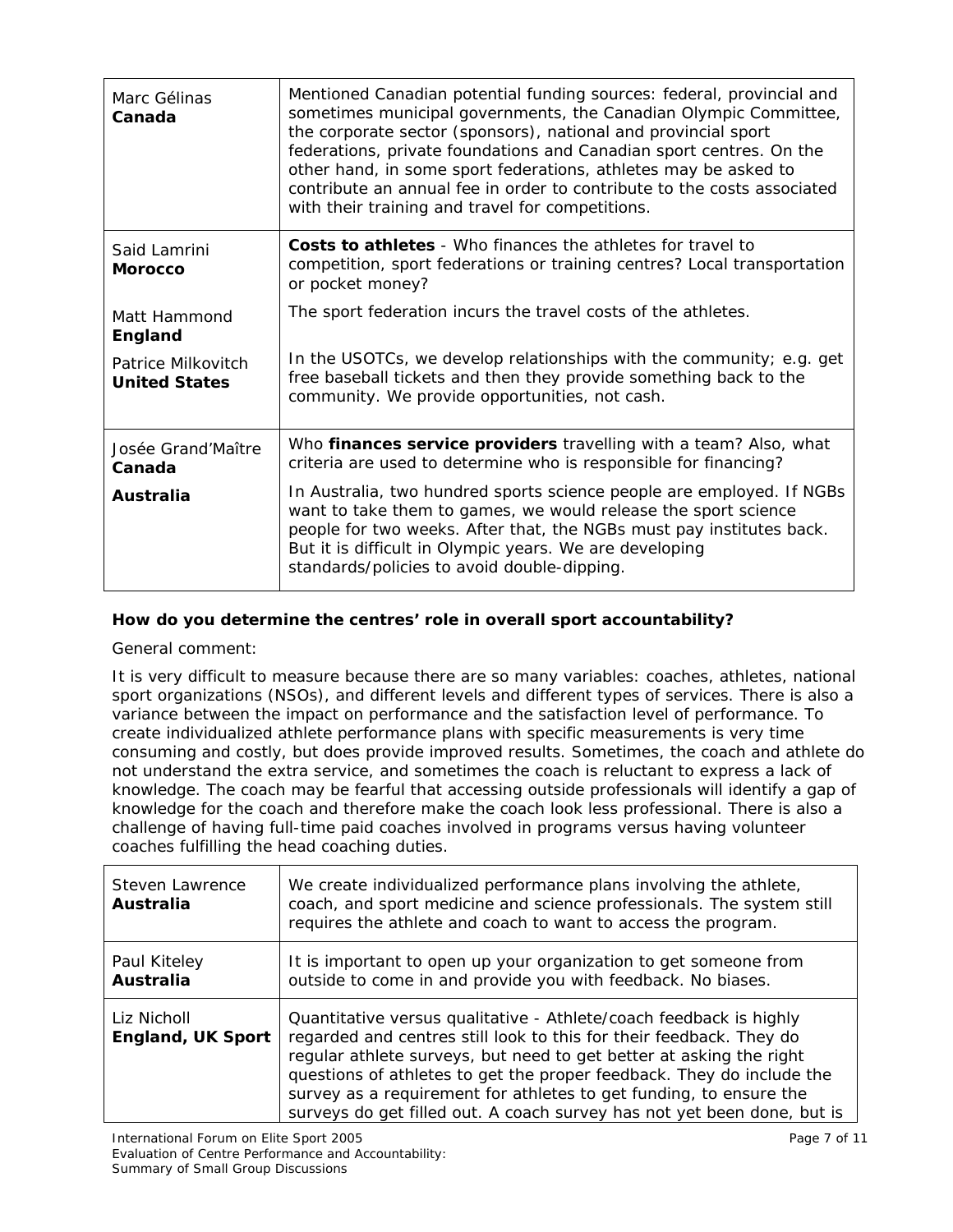|                        | in the development phase.                                               |
|------------------------|-------------------------------------------------------------------------|
| John Limna             | New Zealand looked at the questions they were asking, and they were     |
| <b>New Zealand</b>     | similar to the questions asked by the Scottish Institute of Sport.      |
| <b>Bernice Butlion</b> | In South Africa, we have targeted our services to specific athletes and |
| <b>South Africa</b>    | have noticed a huge difference in performance.                          |

#### **Who does the assessments?**

| Australia                       | Australia contracts a university to conduct staff satisfaction surveys.                                                                                                                                                                                                                                                                                   |
|---------------------------------|-----------------------------------------------------------------------------------------------------------------------------------------------------------------------------------------------------------------------------------------------------------------------------------------------------------------------------------------------------------|
| Wilma Shakespear<br>England     | Olympic Committee assessment is used. "Medal mapping" can be very<br>useful in terms of predicting results (AOC did it) at all Olympic events.<br>Russia started it and lots of European countries do it now. The person<br>assessing must have a lot of knowledge about using a medal map<br>because not all major countries are at all world cups, etc. |
| <b>Ireland</b>                  | In Ireland, the centres create a lot of reports but do not receive<br>feedback on the reports or how to implement recommendations once<br>there are elements identified that require attention.                                                                                                                                                           |
| <b>New Zealand</b>              | In New Zealand, partners each assess levels and then compare<br>results.                                                                                                                                                                                                                                                                                  |
| Wayde Clews<br><b>Singapore</b> | Sixteen Olympians in Athens (fourth $+$ two top eights). We<br>interviewed each athlete. What did we do with this info? Three to six<br>key issues were identified, and recommendations were developed and<br>passed on to the ministry.                                                                                                                  |
| <b>South Africa</b>             | In South Africa, there are external audits for financial accountability<br>only. Some centres have used others to evaluate levels of services,<br>but it is difficult and helpful to have another organization to look at<br>structures for ways to improve.                                                                                              |

### **Who sets the parameters for evaluation?**

General comment:

Sometimes, it is the centres themselves who set their parameters for evaluations with the assistance of the board of directors, their partners and sometimes government. Things to consider are what parts of the service are being evaluated, identifying barriers to performance and working to eliminate them, and key performance indications. There are many different funders for the centres' services throughout the world, including professional teams and their sponsors, pub charities, golf tournaments, corporate sponsorship, user fees for services provided and government support.

| Josée Grand'Maître | In Canada, there are different funding partners so different           |
|--------------------|------------------------------------------------------------------------|
| Canada             | parameters are used for evaluation by each partner.                    |
| Said Lamrini       | Criteria are established by the ministry and federations, and affected |
| <b>Morocco</b>     | by the level of sport and performance.                                 |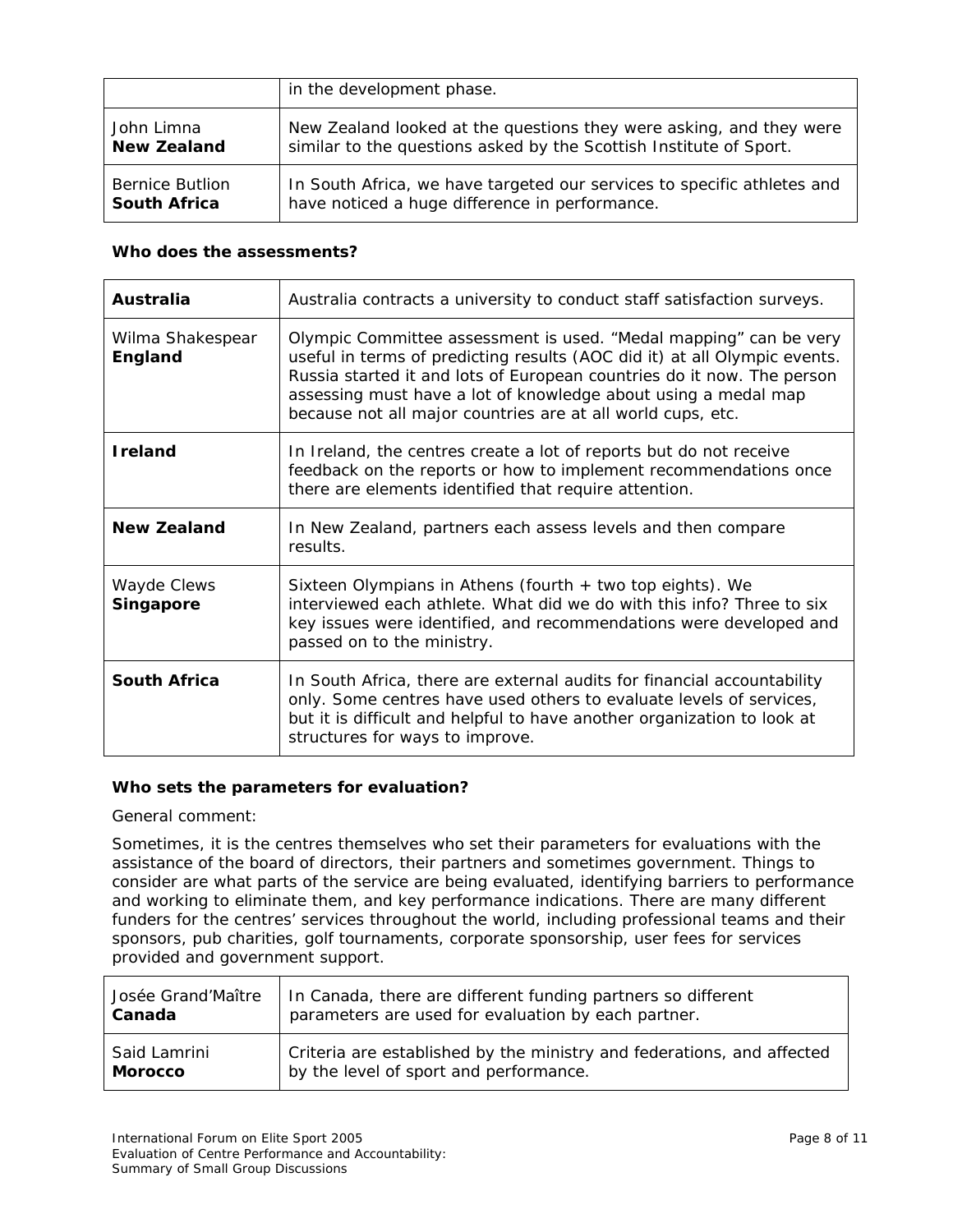| Richard Way<br>Canada                      | In Canada, the Canadian Sport Review Panel asked each sport what<br>training centre they would like to go to. This gives an indication of<br>how well the training centres are doing. Provides true value.                                                                        |
|--------------------------------------------|-----------------------------------------------------------------------------------------------------------------------------------------------------------------------------------------------------------------------------------------------------------------------------------|
| Josée Grand'Maître<br>Canada               | Don't you think that it also has something to do with demographic<br>factors? In Canada, the only bobsleigh track is in Calgary, so<br>bobsleigh athletes aren't going to move to Montreal no matter how<br>good services are in Montreal.                                        |
| Patrice Milkovitch<br><b>United States</b> | But isn't this similar to asking your kids where they want to go to<br>dinner? Reflection of the day, coach of the day is in Montreal. But it<br>should be the Sport Review Panel directing the sport to the training<br>centre that can best provide the services and resources. |

# **How frequently are assessments done?**

| Steven Lawrence                               | In Australia, evaluations are done on a six-month basis, looking at                                                                                                                                                                                                                                                                                       |
|-----------------------------------------------|-----------------------------------------------------------------------------------------------------------------------------------------------------------------------------------------------------------------------------------------------------------------------------------------------------------------------------------------------------------|
| <b>Australia</b>                              | how sports are doing compared with their performance indicators.                                                                                                                                                                                                                                                                                          |
| Frank Pyke                                    | There is a four-year budget given to Australia and New Zealand, so                                                                                                                                                                                                                                                                                        |
| <b>Australia</b>                              | planning and program delivery are through a full quadrennial.                                                                                                                                                                                                                                                                                             |
| and<br>Peter Pfitzinger<br><b>New Zealand</b> | Australia presents to government reps on boards six times per year<br>and a larger semi-annual report is provided. It is very similar in New<br>Zealand. In most countries, there are government reps on each board<br>for the centres.                                                                                                                   |
| Mark Lowry                                    | In Canada, reports are given three to four times per year through                                                                                                                                                                                                                                                                                         |
| Canada                                        | centre board meetings.                                                                                                                                                                                                                                                                                                                                    |
| Peter Pfitzinger                              | In New Zealand, it is every six months based on the service provider                                                                                                                                                                                                                                                                                      |
| <b>New Zealand</b>                            | contract and annually through their annual report.                                                                                                                                                                                                                                                                                                        |
|                                               | Pre-briefing and debriefing - Go through process beforehand for a<br>good understanding of what might come from debriefing.<br>Debriefing - Meet with the New Zealand Olympic Committee<br>(NZOC); NZOC focuses on environment during games.<br>New Zealand training centre focuses on performance of everyone:<br>athlete, coaches, providers and staff. |
|                                               | Independent Satisfaction Survey - Annually re games (results) but<br>other assessments.<br>Trying to eliminate the "we didn't have enough dollars" excuse.<br>Pre-briefing - What more do you need?                                                                                                                                                       |
| <b>Bernice Butlion</b><br><b>South Africa</b> | In South Africa, performance is evaluated on an annual basis.                                                                                                                                                                                                                                                                                             |
| Tracy Lamb                                    | Quadrennial Planning Process - Was done last year leading up to                                                                                                                                                                                                                                                                                           |
| <b>United States</b>                          | Beijing.                                                                                                                                                                                                                                                                                                                                                  |
|                                               | Coaches - They have first focused on the post-Athens analysis, and<br>then they will focus on the next games.                                                                                                                                                                                                                                             |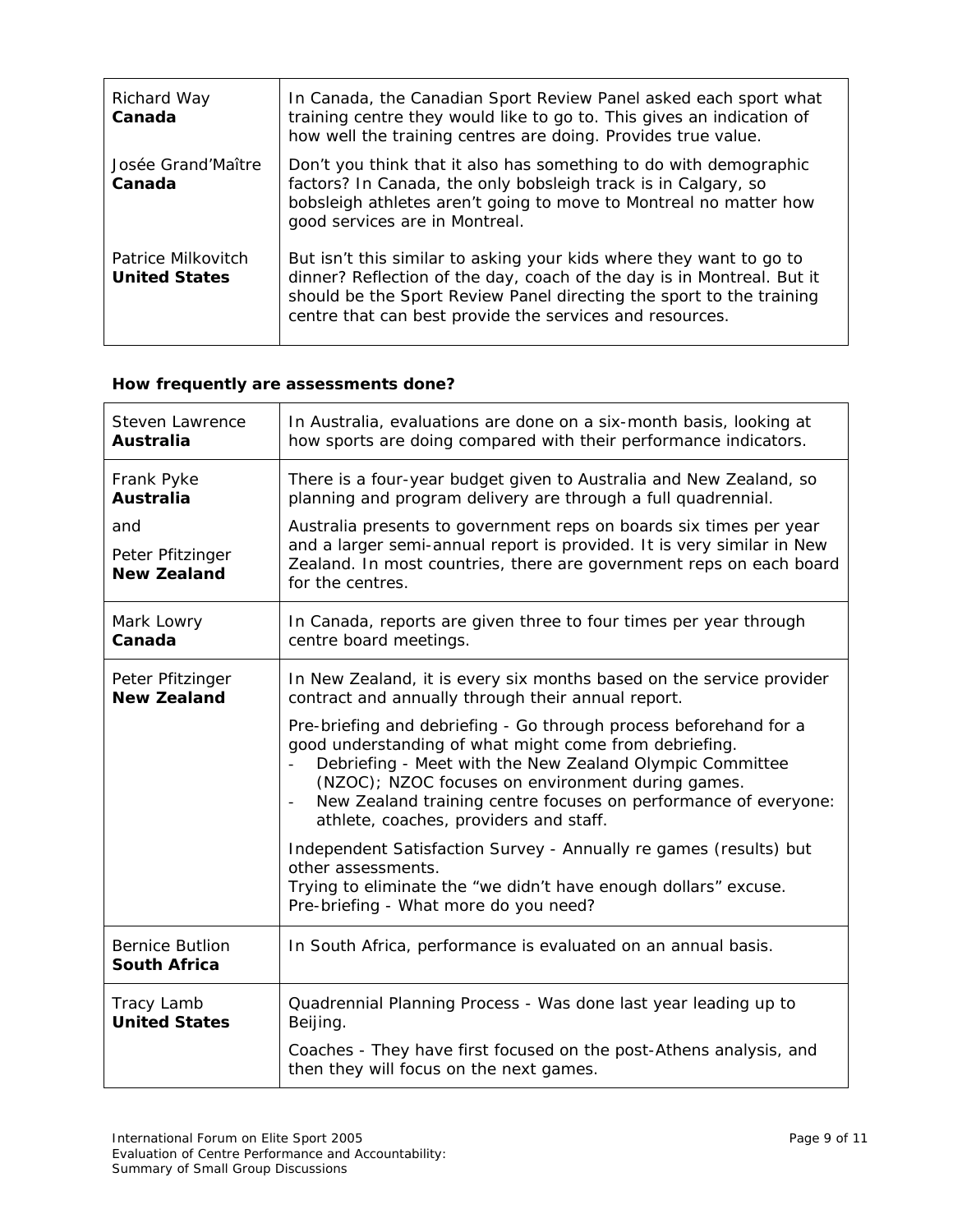# **Do all participants feel that they have a system that is accountable?**

 $\overline{a}$ 

| Canada                                  | We do have an accountability framework that is already in place for<br>the national sport organizations (NSOs). We are currently looking at<br>identifying one for the CSCs, but it is difficult given that<br>accountability for performance currently lies with the NSOs.<br>Therefore, other targets must be set up.                                                                                                                                                                                                                                                                                                                                                                                                                                                                                                                                                                          |
|-----------------------------------------|--------------------------------------------------------------------------------------------------------------------------------------------------------------------------------------------------------------------------------------------------------------------------------------------------------------------------------------------------------------------------------------------------------------------------------------------------------------------------------------------------------------------------------------------------------------------------------------------------------------------------------------------------------------------------------------------------------------------------------------------------------------------------------------------------------------------------------------------------------------------------------------------------|
| <b>England, UK Sport</b>                | Accountability is very clear, but there are different directions. For UK<br>Sport, they are accountable to the government where the NSOs are<br>accountable to UK Sport. Performance indicators are currently linked<br>to medals, but aiming towards getting performance indicators linked<br>to performance improvement. Each of the institutes is accountable to<br>its own country's sport councils. Since their funding comes from<br>lottery or directly from government, there is a direct line for<br>accountability as they do not get other types of funding.                                                                                                                                                                                                                                                                                                                          |
| <b>I</b> reland                         | Trying to manage the expectations of the media and work with the<br>sports in terms of the development of their performance plans<br>including benchmarks for performance for competitions and their<br>accountability is based on these targets. Not necessarily just about<br>winning the medals but reaching their own performance targets.<br>In trying to evaluate the centres' services, they work with their NSOs<br>and service providers, and base the evaluation on their agreements.<br>It is difficult to get the service providers to fill in the paperwork as<br>they are not working full time with the centres. When money is given<br>out to organizations, they are accountable to the centre based on the<br>plan that they have submitted. They are now looking at whether<br>these plans are actually good and perhaps getting someone to come<br>in to evaluate the plans. |
| Japan                                   | We have internal accountability.                                                                                                                                                                                                                                                                                                                                                                                                                                                                                                                                                                                                                                                                                                                                                                                                                                                                 |
| New Zealand and<br><b>Netherlands</b>   | Yes, they are accountable to the government.                                                                                                                                                                                                                                                                                                                                                                                                                                                                                                                                                                                                                                                                                                                                                                                                                                                     |
| <b>Northern I reland</b>                | Targets are identified by sports and within the institute they have to<br>be met. With the individual athletes that are not part of the four<br>major sports, targets are not identified by sports; therefore, the<br>institute tries to help the athletes identify targets.                                                                                                                                                                                                                                                                                                                                                                                                                                                                                                                                                                                                                     |
| Singapore                               | Accountability is currently based on the number of medals, but they<br>are trying to develop other targets or indicators as they are in the<br>development phase.                                                                                                                                                                                                                                                                                                                                                                                                                                                                                                                                                                                                                                                                                                                                |
| <b>South Africa</b>                     | Funding is from various partners, including the government, therefore<br>they are accountable. The accountability is related to the service that<br>is provided.                                                                                                                                                                                                                                                                                                                                                                                                                                                                                                                                                                                                                                                                                                                                 |
| Spain                                   | We are now in the process of getting the sports involved to identify<br>different targets.                                                                                                                                                                                                                                                                                                                                                                                                                                                                                                                                                                                                                                                                                                                                                                                                       |
| <b>New Zealand</b>                      | Commented on the difficulty of finding methods to evaluate whether<br>or not the services are having a positive impact on athletes'<br>performances.                                                                                                                                                                                                                                                                                                                                                                                                                                                                                                                                                                                                                                                                                                                                             |
| Liz Nicholl<br><b>England, UK Sport</b> | Individual athletes' goals versus NSOs' goals. Since you are providing<br>services to individual athletes, it is important to link it back to the<br>athletes' goals as well.                                                                                                                                                                                                                                                                                                                                                                                                                                                                                                                                                                                                                                                                                                                    |
| International Forum on Elite Sport 2005 | Page 10 of 11                                                                                                                                                                                                                                                                                                                                                                                                                                                                                                                                                                                                                                                                                                                                                                                                                                                                                    |